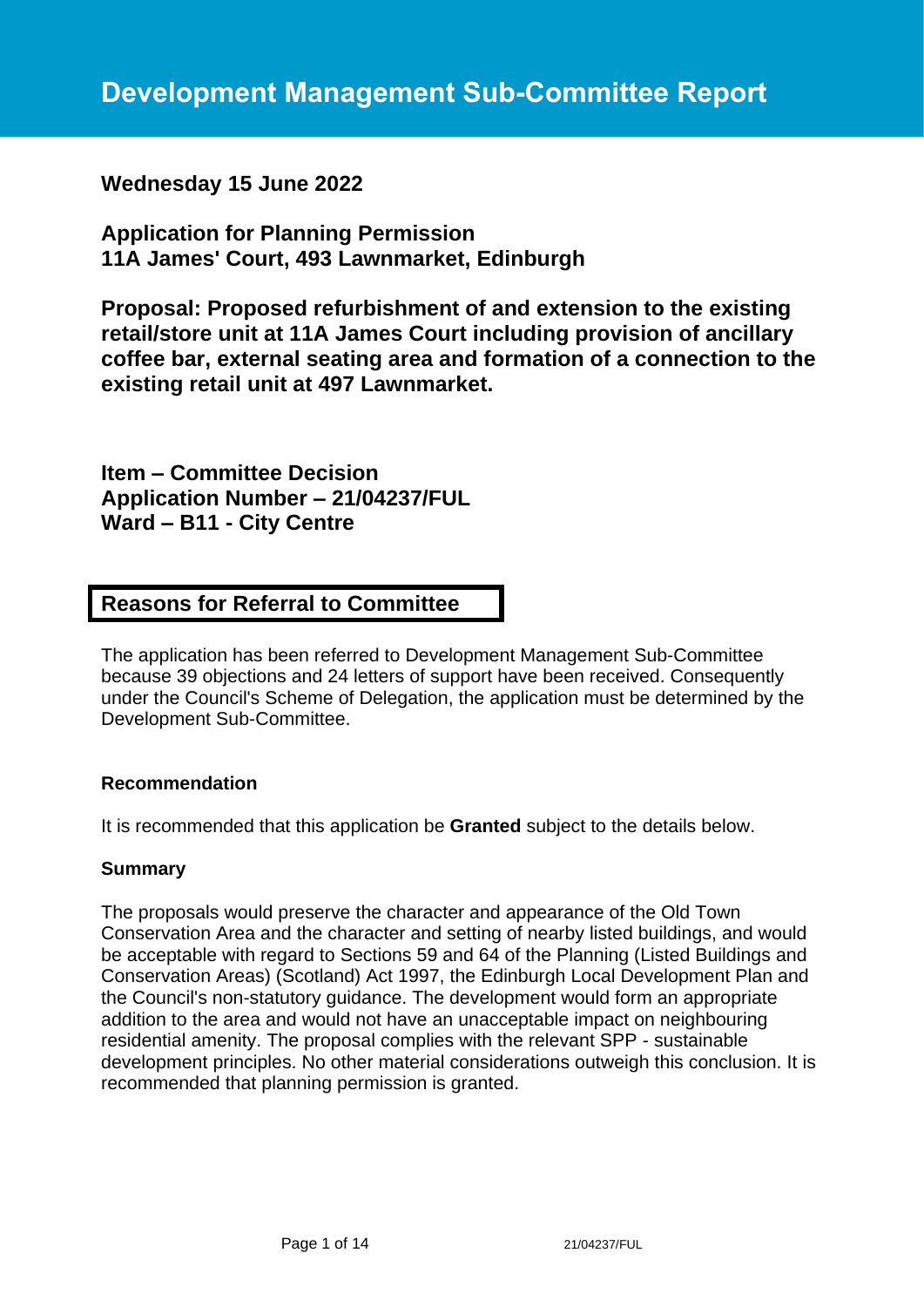# **SECTION A – Application Background**

#### **Site Description**

The site lies to the north of the Lawnmarket, within James Court and forms part of a group listing for 497-499 Lawnmarket, 7 and 11 James Court The group is Category B listed and was listed on 14.12.1970 (LB ref 29235).

The site is a single storey building, which is in retail / storage use. The building is finished in white render, with a pitched slate roof. There is no connection between the building and the main tenement, the ground floor of which is also in retail use. The site is accessed independently from Lady Stairs Close.

The immediate area within James Court is characterised by tenemental buildings and hard landscaping. The wider surroundings have a mix of uses, being predominantly residential at the upper floors, with a variety of commercial ground floor uses.

A tenement building is situated to the east at 491-495 Lawnmarket, 3 and 5 James Court. The group is Category A listed and was listed on 14.12.1970 (LB ref 29234).

The site is within the Edinburgh World Heritage Site and the Old Town Conservation Area.

#### **Description of the Proposal**

The application proposes the refurbishment of and extension to the existing retail/store.

The retail use of the rear building would be retained, whilst also providing a small, ancillary coffee bar. The ground floor would be extended, and a mezzanine level created, providing an internal floor area of 161sqm. An external seating area would be formed to the rear of the building and an enclosed, refuse and recycling store would also be created.

The existing roof would be increased in height, with flat roof dormers added to the roof planes. The proposed materials are reused slate roofing and stonework. It is proposed to infill the existing windows with plain rendered panels.

#### **Supporting Information**

Planning Statement Surface Water Management Plan Design Statement

#### **Relevant Site History**

21/04238/LBC 11A James' Court 493 Lawnmarket Edinburgh EH1 2PB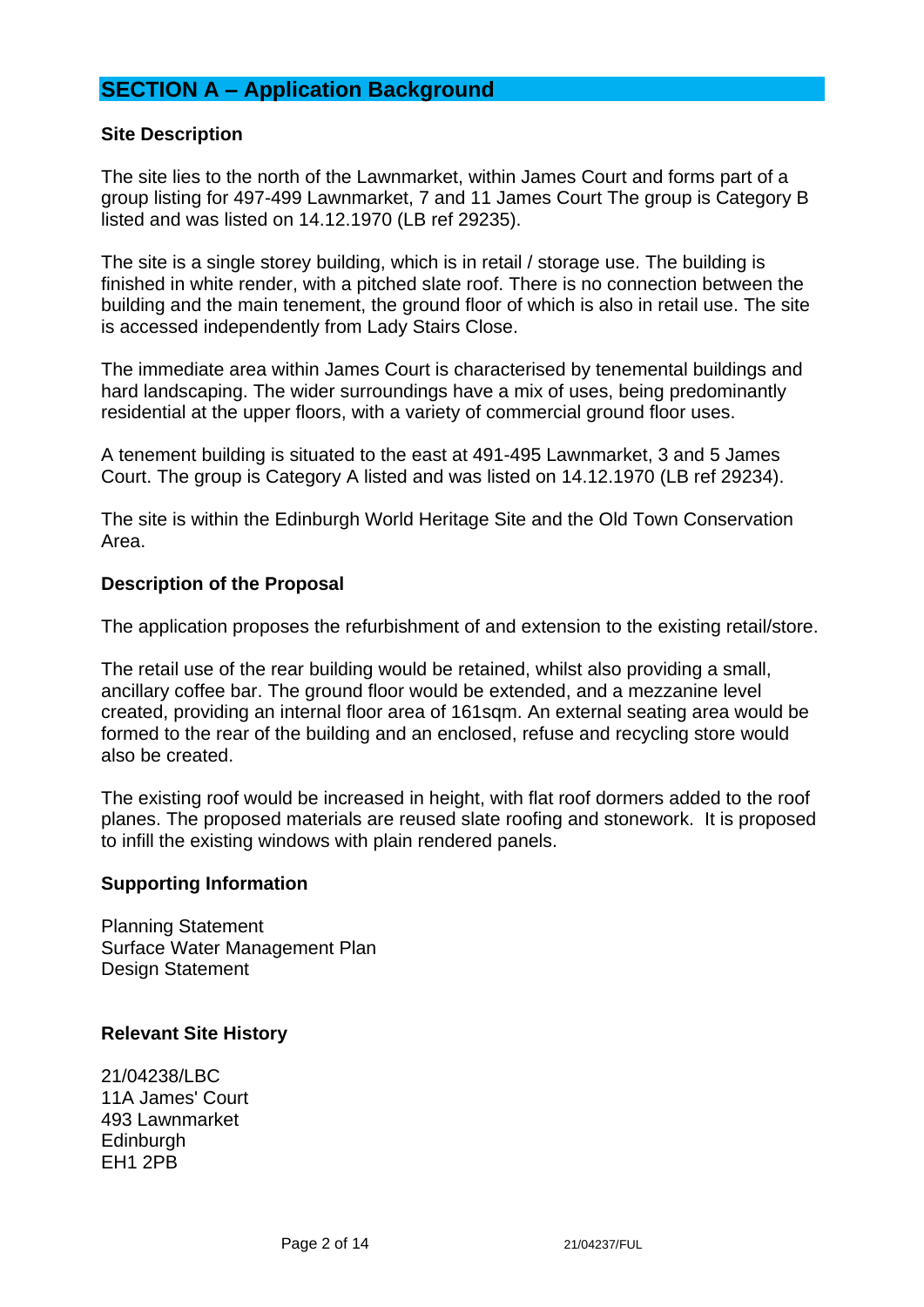Proposed refurbishment of and extension to the existing retail/store unit at 11A James Court including provision of ancillary coffee bar, external seating area and formation of a connection to the existing retail unit at 497 Lawnmarket.

## **Other Relevant Site History**

No other relevant site history.

## **Pre-Application process**

Pre-application discussions took place on this application.

## **Consultation Engagement**

Archaeology

Historic Environment Scotland

Environmental Protection

Refer to Appendix 1 for a summary of the consultation response.

#### **Publicity and Public Engagement**

**Date of Neighbour Notification:** 8 February 2022 **Date of Renotification of Neighbour Notification:** Not Applicable **Press Publication Date(s):** 11 February 2022; 27 August 2021; **Site Notices Date(s):** 8 February 2022; 24 August 2021; **Number of Contributors: 63**

## **Section B - Assessment**

#### **Determining Issues**

Due to the proposals relating to a listed building(s) and being within a conservation area, this report will first consider the proposals in terms of Sections 59 and 64 of the Planning (Listed Buildings and Conservation Areas) (Scotland) Act 1997 (the "1997 Heritage Act"):

- a) Is there a strong presumption against granting planning permission due to the proposals:
	- (i) harming the listed building or its setting? or
	- (ii) conflicting with the objective of preserving or enhancing the character or appearance of the conservation area?
- b) If the strong presumption against granting planning permission is engaged, are there any significant public interest advantages of the development which can only be delivered at the scheme's proposed location that are sufficient to outweigh it?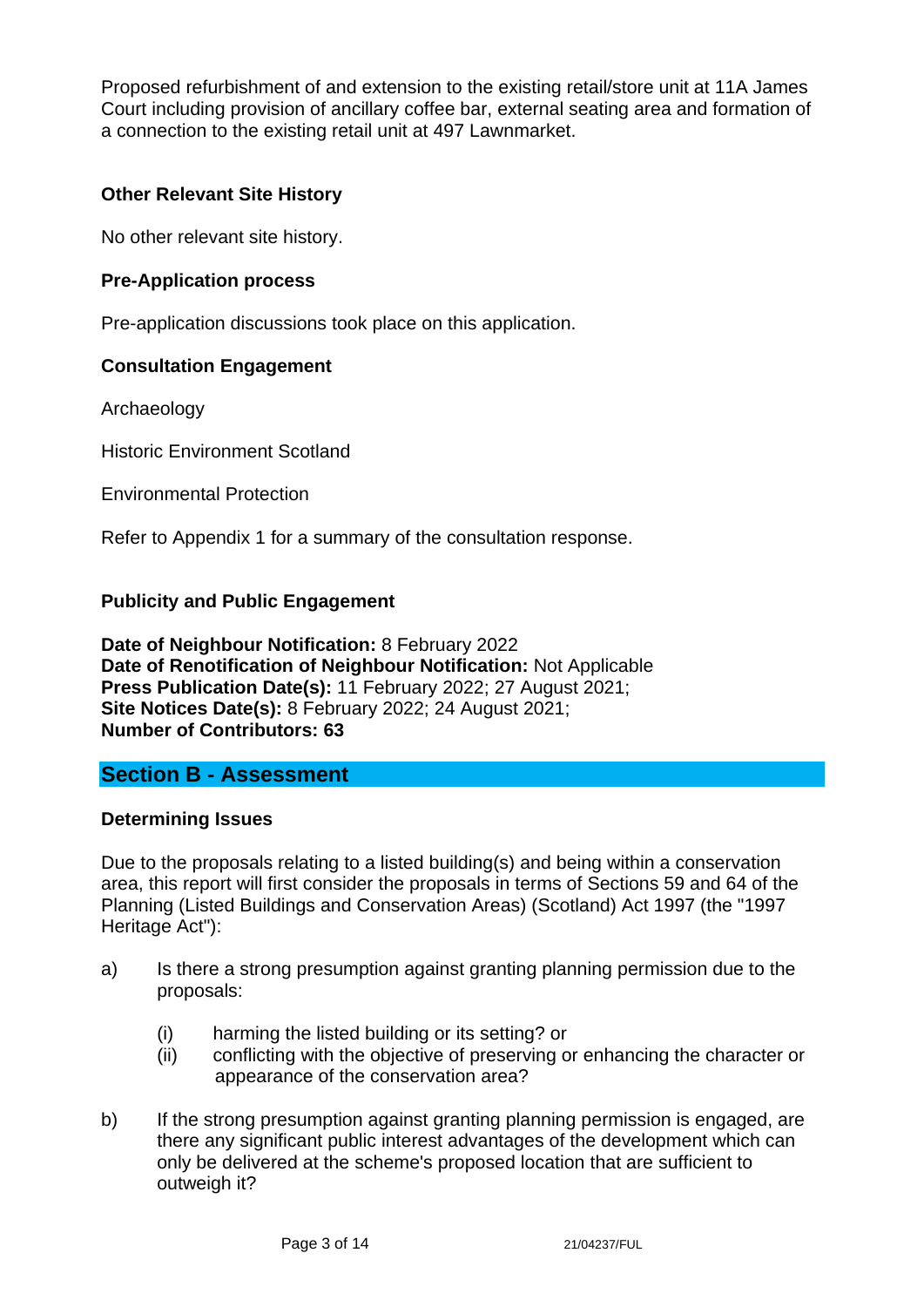This report will then consider the proposed development under Sections 25 and 37 of the Town and Country Planning (Scotland) Act 1997 (the 1997 Act):

If the proposal is in accordance with the development plan the determination should be to grant planning permission unless material considerations indicate otherwise?

If the proposal is not in accordance with the development plan the determination should be refuse planning permission unless material considerations indicate otherwise?

In the assessment of material considerations this report will consider:

- − the Scottish Planning Policy presumption in favour of sustainable development, which is a significant material consideration due to the development plan being over 5 years old;
- − equalities and human rights;
- − public representations and
- − any other identified material considerations.

#### **Assessment**

To address these determining issues, it needs to be considered whether:

#### **a) The proposals harm the listed building and its setting?**

The following HES guidance is relevant in the determination of this application:

- − Managing Change Setting
- − Managing Change Roofs
- − Managing Change Extensions
- − Managing Change Interiors
- − Managing Change External Walls

Although the roof would be increased in height, it would remain subservient to the main building. It would be connected to the main building by a lower pitched roof, which would be a sympathetic and modest addition. The proposal would preserve the character of the building and would not challenge or diminish the setting of the neighbouring listed buildings. The dormers would be appropriately designed and scaled features and would create an interesting visual juxtaposition with the rest of the building.

The vaulted basement would be retained and the render from the older north and west walls would be stripped off to expose the stonework. A new access would be formed into the courtyard area.

The internal alterations proposed are minor and respect the original architectural style. They would not result in the loss of any significant historic fabric.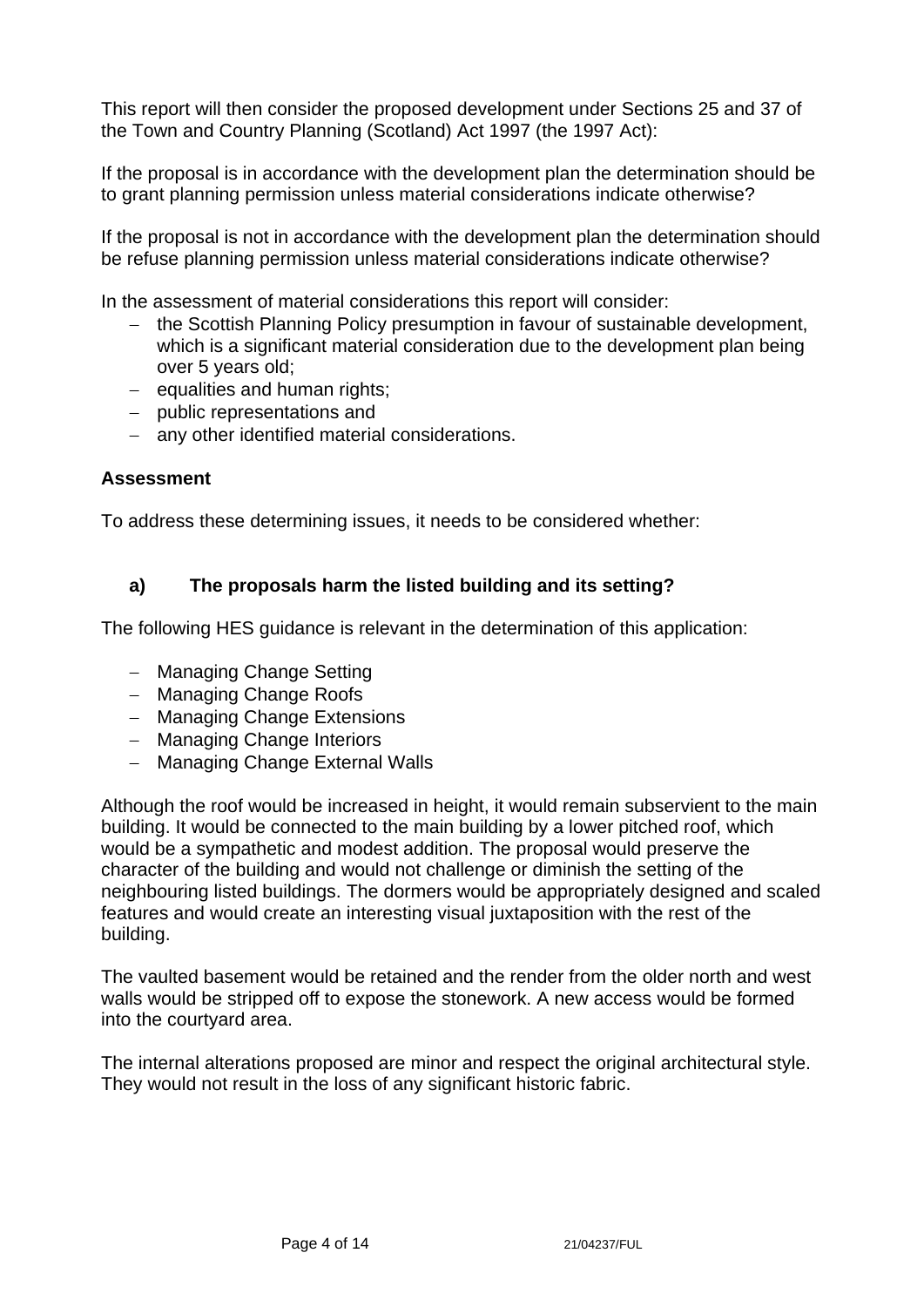The external seating area proposes the use of granite; this stone is not an appropriate finish, as sandstone is the predominant external material and the introduction of a small element of granite would create a disjointed and fussy addition, to the detriment of the character and setting of the adjoining buildings, it is recommended that a condition is added, requiring a detailed specification of all proposed external materials.

## **Conclusion in relation to the listed building**

The proposals are acceptable with regard to Section 59 of the Planning (Listed Buildings and Conservation Areas) (Scotland) Act 1997, and the proposals preserve the character and setting of the listed buildings.

#### **b) The proposals impact on the character or appearance of the conservation area?**

The Old Town Conservation Area Character Appraisal emphasises the survival of the original medieval street pattern; the wealth of important landmark buildings; the survival of an outstanding collection of archaeological remains, medieval buildings, and 17thcentury town houses; the consistent and harmonious height and mass of buildings; the importance of stone as a construction material for both buildings and the public realm; the vitality and variety of different uses; and the continuing presence of a residential community.

The proposal retains the single storey element of the existing building and creates a new mezzanine level by the formation of flat roofed dormers on the roof planes. These are contemporary in design but tie in with the character and appearance of the Old Town Conservation Area, where modern additions sit comfortably on elevations of buildings in the Old Town, contributing to the evolving character of the area. The materials of slate and exposed stonework reflect the materials on surrounding buildings and provide a sense of unity. The proposed alterations would be architecturally compatible in design, scale and materials with the original building.

The formation of the seating area would extend the building's footprint into the court area to the north. However, it would be open and would not extend beyond the line of the outshot of the building to the east of the site. It would form a modest and unobtrusive addition to the square and would not adversely affect its spatial character. As set out above, granite is not an appropriate material for the external seating area, and a condition is attached requiring details of more suitable external materials to be submitted.

## **Conclusion in relation to the conservation area**

The proposals are acceptable with regard to Section 64 of the Planning (Listed Buildings and Conservation Areas) (Scotland) Act 1997 and preserve and enhance the character and appearance of the conservation area.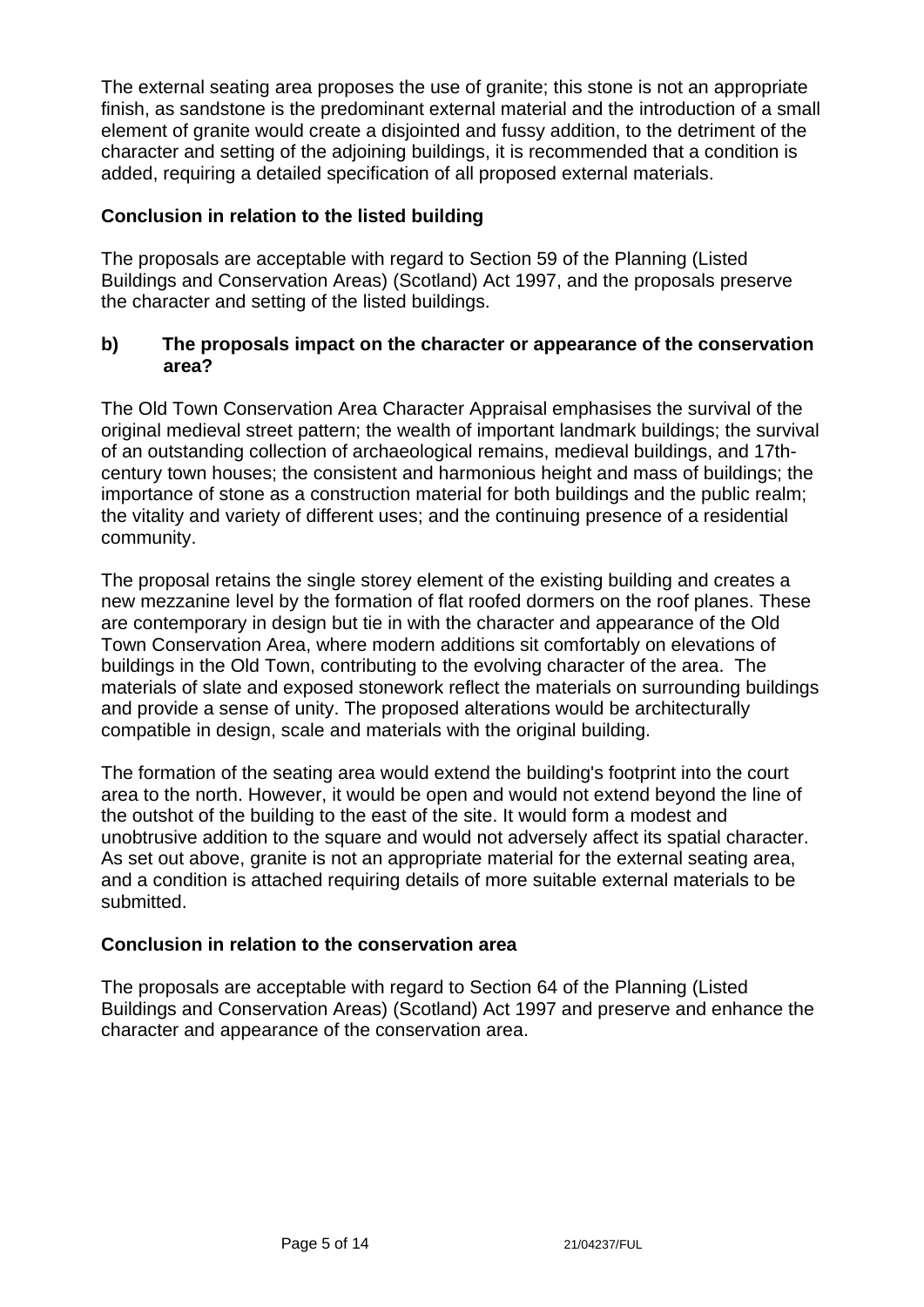## **c) The proposals comply with the development plan?**

The development plan comprises the Strategic and Local Development Plans. The relevant Edinburgh Local Development Plan 2016 (LDP) policies to be considered are:

- − LDP Environment policies Env 1, Env 3, Env 4, Env 6, Env 9 and Env 15
- − LDP Strategy policies Del 2
- − LDP Design policies Des 1, Des 5, Des 12
- − LDP Transport policies Tra 2, Tra 3

The non-statutory 'Listed Buildings and Conservation Area' guidance is a material consideration that is relevant when considering LDP Policies Env 3, Env 4 and Env 6.

The non-statutory `Business' guidance is a material consideration that is relevant when considering Policies Del 2 and Ret 1.

The non-statutory `Edinburgh Design Guidance' is a material consideration that is relevant when considering Policies Des 1, Des 5 and Des 12.

#### Impact on the setting of the listed buildings

This has been assessed in section a) and the proposals comply with LDP Policies Env 3 and Env 4. as the proposed extension would not harm the listed building.

#### Impact on the setting of the conservation area

This has been assessed in section b) and the proposals comply with LDP Policy Env 6 as the extension would preserve and enhance the character and appearance of the conservation area.

#### Impact on the Edinburgh World Heritage Site

Although the proposed development would be located back from the Lawnmarket, it would be within James Court, a prominent and unusual large open area, being set within the broader context of the tightly formed and dense Old Town.

However, the form of the development would create a modest addition to the building. It would avoid intruding into the open area to an unacceptable degree and would, therefore, respect the spatial character of the court. The proposal would have no adverse effect on the Outstanding Universal Value of the Edinburgh World Heritage Site and would comply with LDP Policy Env 1.

#### Principle of Development

LDP Policy Del 2 (City Centre) supports development which retains and enhances the character, attractiveness, vitality, and accessibility of the City Centre and contributes to its role as a strategic business and regional shopping centre and the role of Edinburgh as a capital city.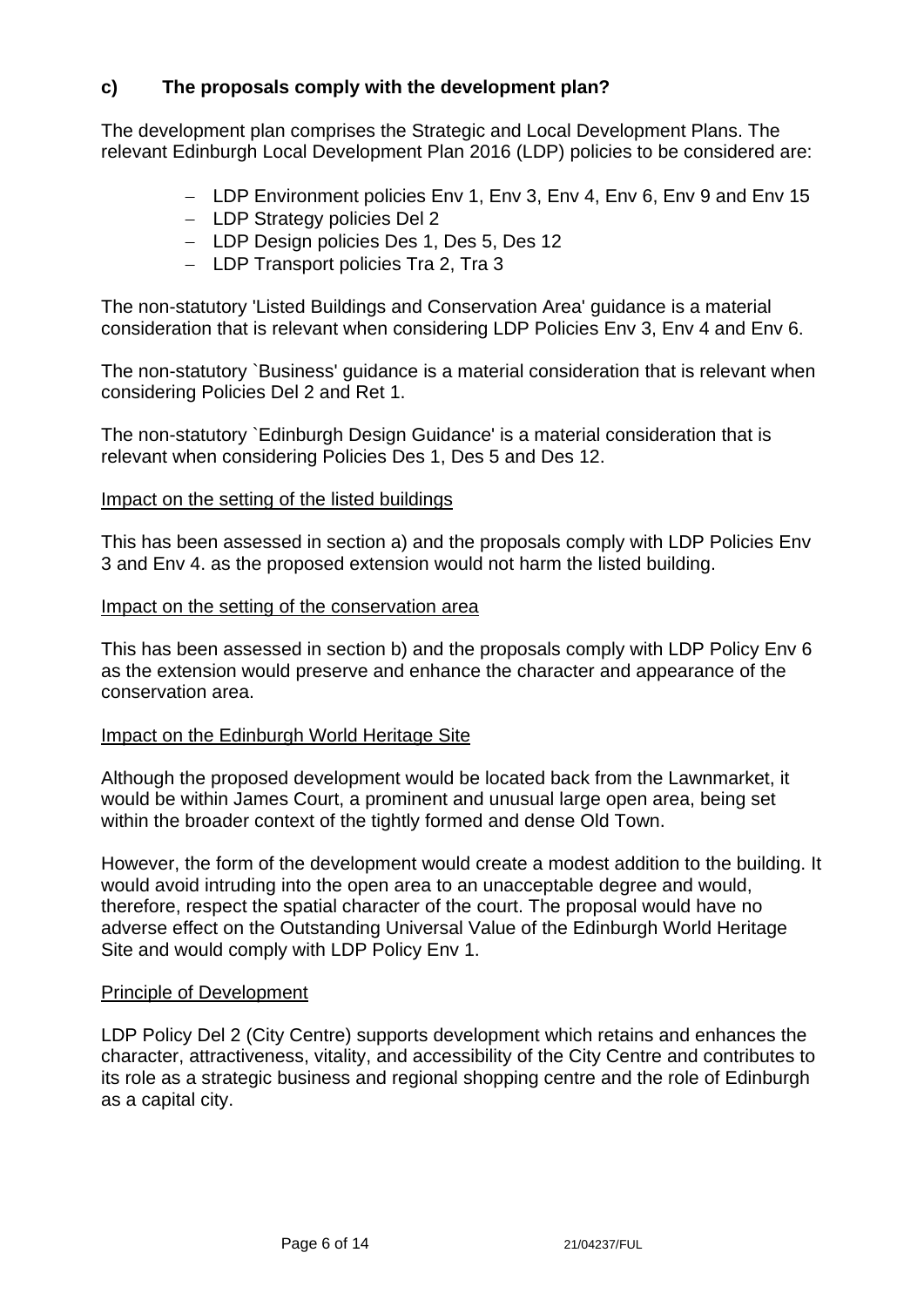The proposals are for an extension to the existing retail use and seek to improve the attractiveness of the site. The development would improve the vitality of the site and surrounding area. The proposed ancillary coffee bar use would support the existing retail use, without detriment to the amenity of the area.

The proposed development is in accordance with LDP Policy Del 2.

## Scale, Design and Materials

LDP Policy Des 1 (Design Quality and Context) states that planning permission will be granted for proposals which create or contribute towards a sense of place. Proposals should be based on an overall design concept that draws upon positive characteristics of the surrounding area.

LDP Policy Des 12 (Extensions and Alterations) states that planning permission will be granted for alterations to existing buildings which are compatible with the character of the existing building.

The design and form of the proposals are compatible with the character of the building and would not adversely affect the character and appearance of the surrounding area.

The proposal is in accordance with LDP Policies Des 1 and Des 12.

#### Amenity

LDP Policy Des 5 (Development Design - Amenity) states that planning permission will be granted where it can be demonstrated that the amenity of neighbouring properties is not adversely affected in relation to noise, daylight, sunlight, privacy or immediate outlook.

The site is bounded by tenemental buildings, with residential properties at upper floor levels. Details have been submitted which confirm that these properties would have no reduction in daylighting and only ground floor windows would be affected by increasing the height of the roof.

There is a residential property to the east of the site at ground floor level which has four windows overlooking the site. One of these windows would not meet the requirements for daylighting as set out in the Council's Edinburgh Design Guidance. Whilst it is acknowledged that there will be a loss of light into this room, the daylighting from the other windows and open plan nature of the room will ameliorate any loss of light. Reasonable levels of sunlight will be achieved complying with the Edinburgh Design Guidance.

Given the historic and organic character of the Old Town and the circumstances of this particular situation, the impact on daylighting is acceptable. To avoid overlooking from the east facing dormer window, it is recommended that a condition is attached requiring obscure glazing.

The coffee bar within the unit is ancillary to the main retail use and does not constitute a change of use of the land. In such circumstances, there is no opportunity to require ventilation details or restrict the hours of operation of this element. Environmental Protection has also raised concerns regarding noise from the external seating area.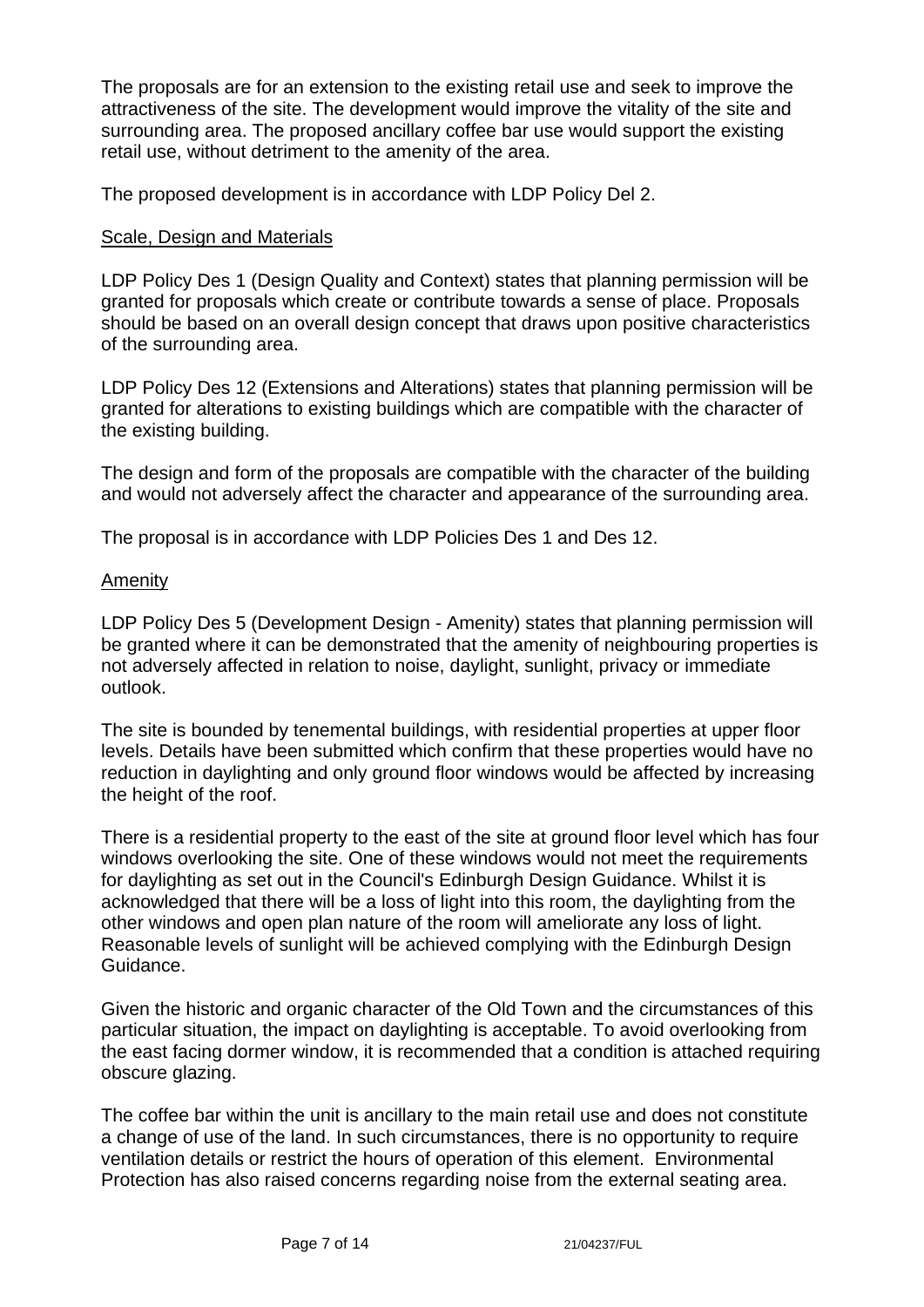However, the premises are in a city centre location where there are existing, relatively high ambient noise levels during the day. Given the small scale of the seating area, and the fact that no change of use is proposed, the development would not adversely affect neighbouring residential amenity by virtue of increased noise.

Refuse and recycling facilities have been sensitively integrated into the design and are acceptable.

The proposal is in accordance with LDP Policy Des 5.

## Road Safety

Policy Tra 2 (Private Car Parking) is applicable to the proposed development. The proposed development would not provide any car parking, which is in accordance with the Council's guidelines.

Policy Tra 3 (Private Cycle Parking) is applicable to the proposed development. The site is located within Zone 1 of the EDG parking standards, which does not require cycle parking for retail proposals of less than 250sqm. As such, there is not a requirement for cycle parking as part of the proposed development.

The proposals are in accordance with LDP Policies Tra 2 and Tra 3.

## Archaeology

LDP Policy Env 9 (Development of Sites of Archaeological Significance) is to protect and enhance archaeological remains where possible by preservation in situ in appropriate setting. The City Archaeologist has confirmed that the site lies within an area of potential archaeological significance. A condition is recommended requesting that an archaeology survey is undertaken.

The proposals are in accordance with LDP Policy Env 9.

## Open Space

LDP Policy Env 15 (Sites of Local Importance) does not support development that is likely to have an adverse impact on the flora, fauna, landscape or geological features of a Local Nature Reserve or a Local Nature Conservation Site.

The open character of the courtyard would be retained by the modest scale of the extension and adjacent trees will remain in their present positions and would not be adversely affected by the proposals.

The proposals are in accordance with LDP Policy Env 15.

## **Conclusion in relation to the Development Plan**

The proposal complies with the Edinburgh Local Development Plan.

## **d) There are any other material considerations which must be addressed?**

The following material planning considerations have been identified: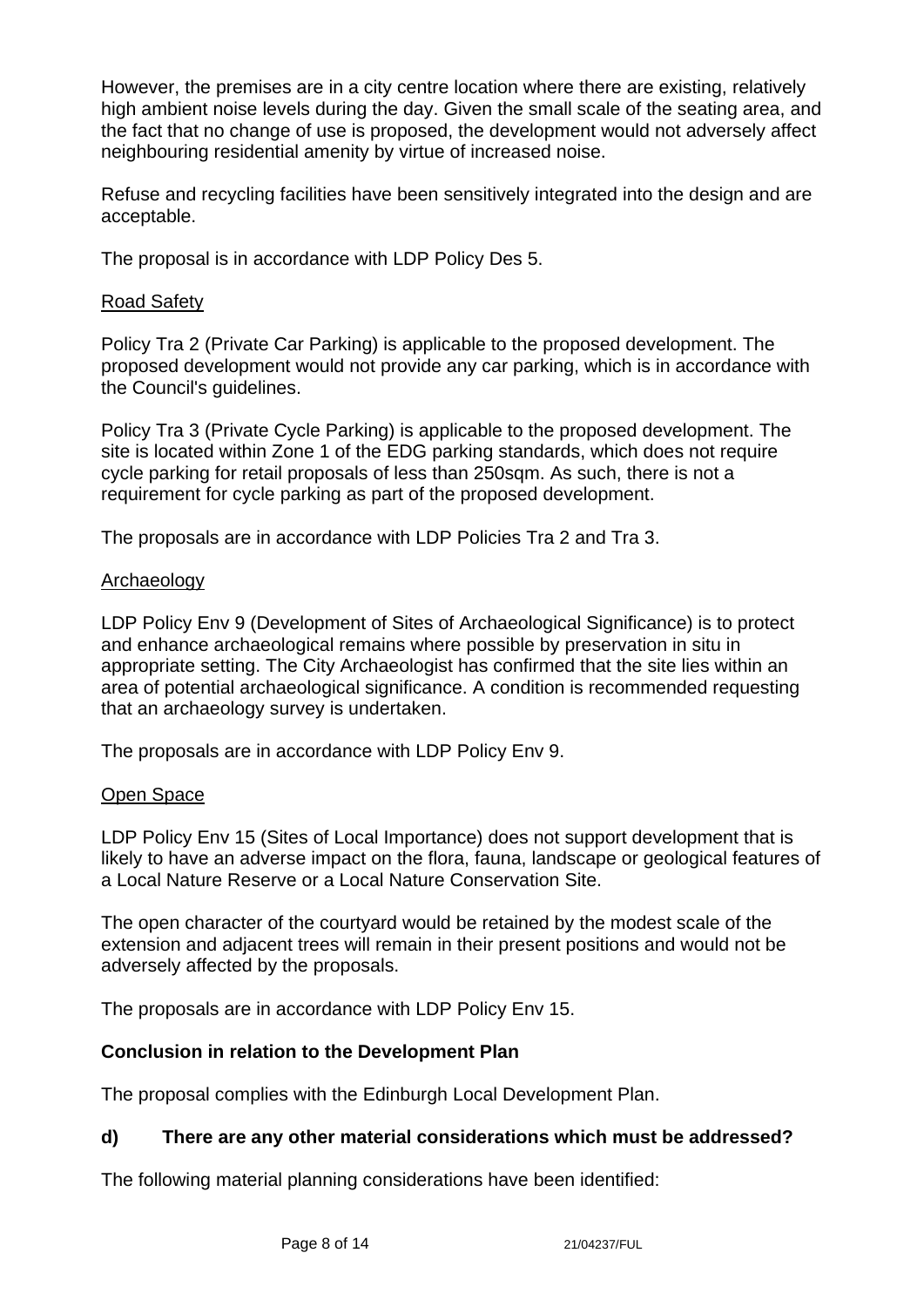#### SPP - Sustainable development

Scottish Planning Policy presumption in favour of sustainable development is a significant material consideration due to the development plan being over five years old. SPP introduces a presumption in favour of development that contributes to sustainable development and sets out 13 principles to guide policy and decisions.

The development proposes an appropriate and sustainable land use, which would support the local economy, and protect the historic environment. The outdoor seating area within an open courtyard overlooked by residential properties would not be detrimental to residential amenity.

The proposed development complies with SPP principles 3, 10 and 13, as it supports good design and the six qualities of successful places. It would protect and enhance the historic environment and protect the amenity of nearby residents.

#### Emerging policy context

The Draft National Planning Framework 4 is being consulted on at present and has not been adopted. As such, little weight can be attached to it as a material consideration in the determination of this application.

While City Plan 2030 represents the settled will of the Council, it has not yet been submitted to Scottish Ministers for examination. As such, little weight can be attached to it as a material consideration in the determination of this application.

#### Equalities and human rights

Due regard has been given to section 149 of the Equalities Act 2010. No impacts have been identified.

Consideration has been given to human rights. No impacts have been identified through the assessment and no comments have been received in relation to human rights.

#### Public representations

The application was advertised on 27th August 2021 and 58 comments were received: 34 objecting and 24 supporting. These included comments from the Cockburn Association, the Architectural Heritage Society of Scotland and the Old Town Community Council which has not requested to be a statutory consultee.

The application was re-advertised on 11th February 2022 and a further five objections were received including one from Alison Johnstone MSP.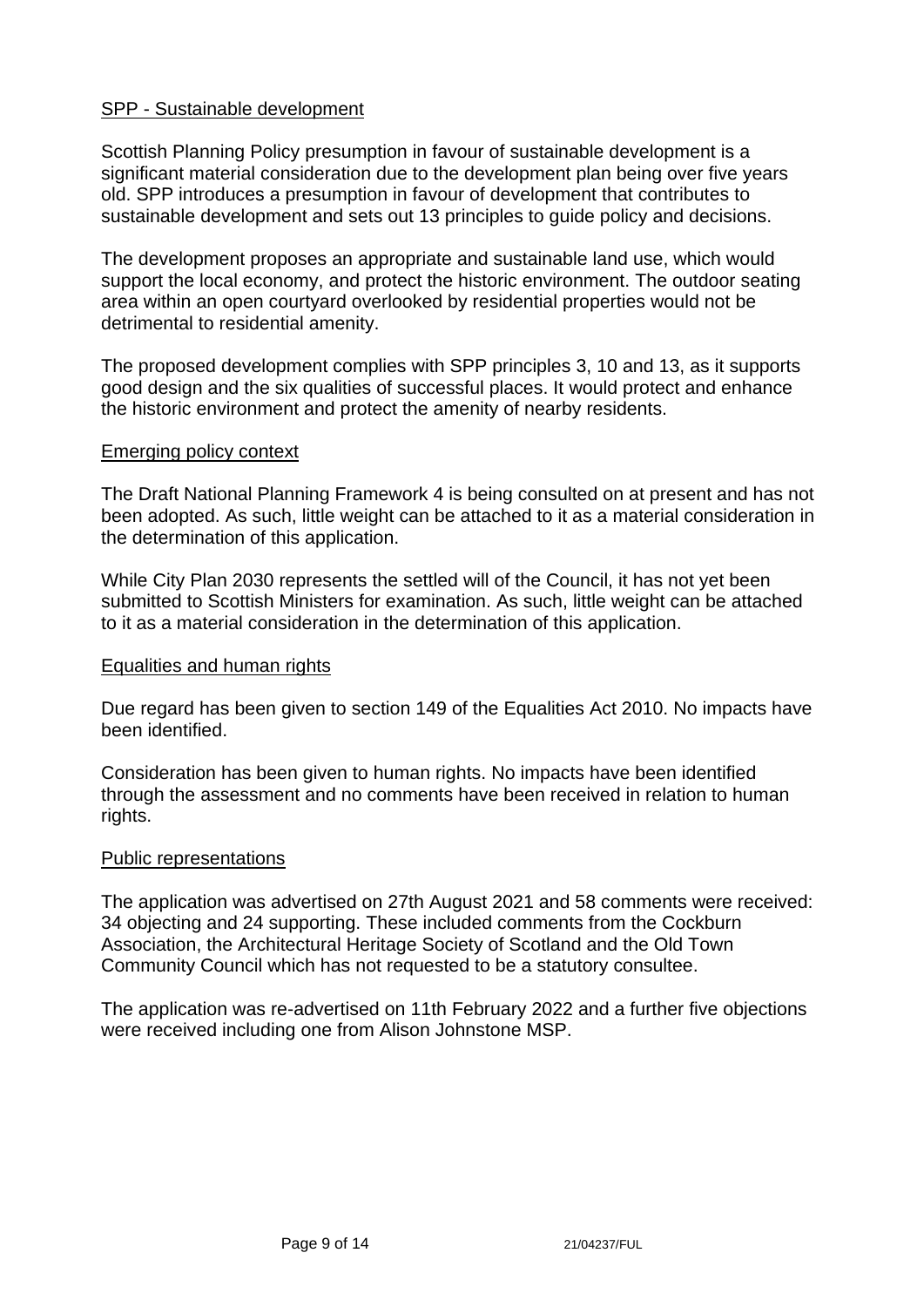A summary of the representations is provided below:

## *material considerations*

Material Comments - Objections:

- − excessive concentration of food and drink premises this is assessed in section (c) of the assessment.
- − neighbouring amenity this is assessed in section (c) of the assessment.
- − loss of open area this is assessed in section (c) of the assessment.
- − impact on the character and appearance of the conservation area this is assessed in section (b) of the assessment.
- − loss of historic fabric assessed in section (a) of the assessment.
- − impact on outlook this is assessed in section (c) of the assessment.
- − loss of light to ground floor residential property this is assessed in section (c) of the assessment.

Material Comments - Supporting:

- − improvements to building will bring revenue to the area this is assessed in section (c) of the assessment.
- − the design sympathetic to surrounding buildings and enhance appearance of James Court - this is assessed in section (a) of the assessment.
- − the new cafe will improve recovery and regeneration of the area this is assessed in section (c) of the assessment.

#### *non-material considerations*

− the distance between the extension and existing building to east would make maintenance of the building a problem - this is not a planning issue.

#### **Conclusion in relation to identified material considerations**

The proposal complies with the relevant sustainable development policy principles set out in SPP. There are no other issues raised in the material considerations.

#### **e) Overall conclusion**

The proposals would preserve the character and appearance of the Old Town Conservation Area and the character and setting of nearby listed buildings and would be acceptable with regard to Sections 59 and 64 of the Planning (Listed Buildings and Conservation Areas) (Scotland) Act 1997, the Edinburgh Local Development Plan and the Council's non-statutory guidance.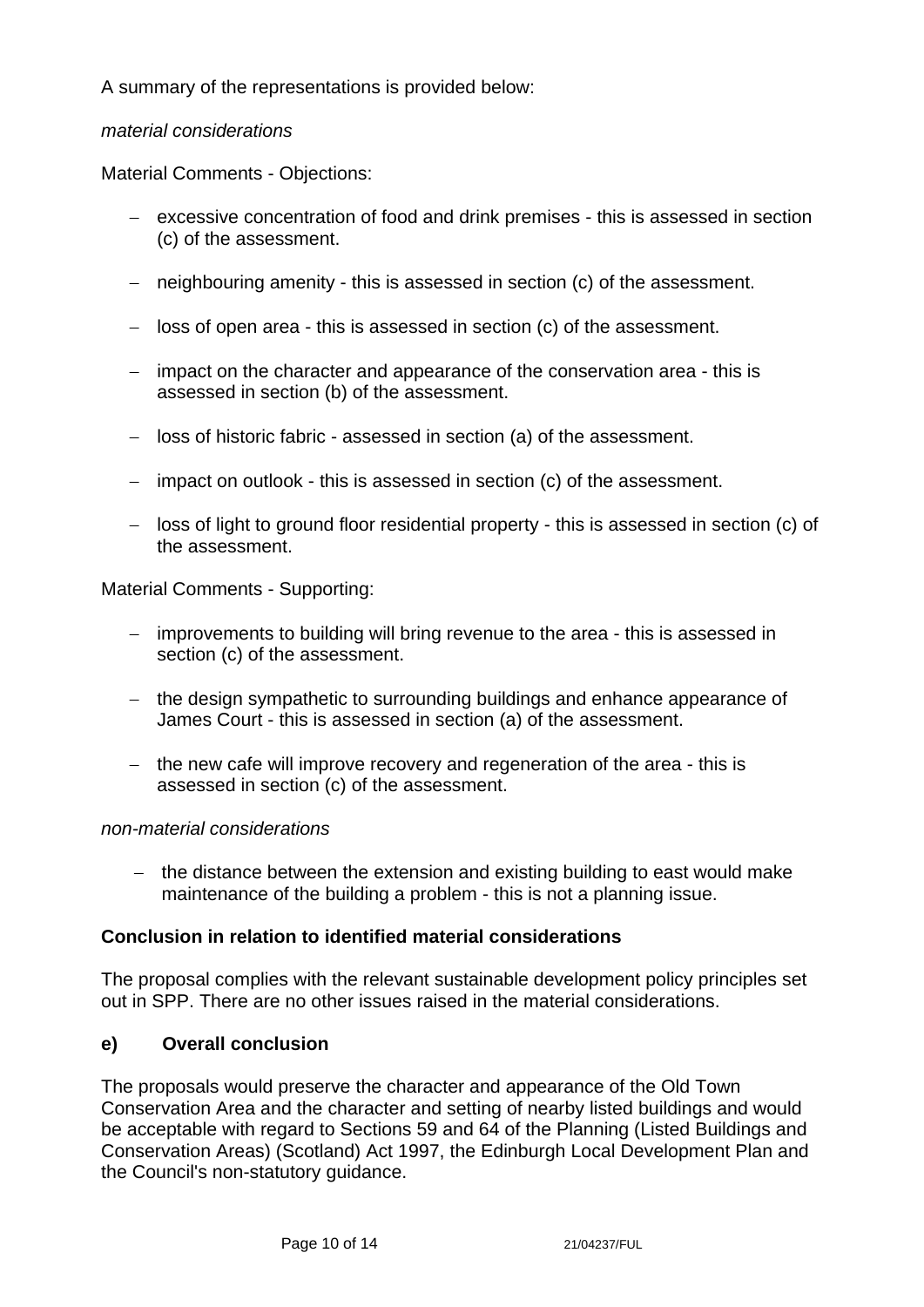The development would form an appropriate addition to the area and would not have an unacceptable impact on neighbouring residential amenity. The proposal complies with the relevant SPP - sustainable development principles. No other material considerations outweigh this conclusion. It is recommended that planning permission is granted.

# **Section C - Conditions/Reasons/Informatives**

The recommendation is subject to the following.

#### **Conditions:-**

- 1. No development shall take place on the site until the applicant has secured and implemented a programme of archaeological and conservation work (Historic building recording, excavation, conservation, analysis & reporting, publication) in accordance with a written scheme of investigation which has been submitted by the applicant and approved by the Planning Authority.
- 2. A detailed specification, including trade names where appropriate, of all the proposed external materials shall be submitted to and approved in writing by the Planning Authority before work is commenced on site; Note: samples of the materials may be required. Granite will not be used in the external seating area.
- 3. The approved east facing dormer shall be fitted with obscure glazing before occupation of the extension and remain in perpetuity. Details of the glazing shall be submitted to the Planning Authority for approval prior to the initiation of development.

#### **Reasons**: -

- 1. In order to safeguard the interests of archaeological heritage.
- 2. In order to safeguard the character and setting of the listed buildings and the character and appearance of the conservation area.
- 3. In order to protect the privacy of adjoining neighbours.

#### **Informatives**

It should be noted that:

- 1. The development hereby permitted shall be commenced no later than the expiration of three years from the date of this consent.
- 2. No development shall take place on the site until a 'Notice of Initiation of Development' has been submitted to the Council stating the intended date on which the development is to commence. Failure to do so constitutes a breach of planning control, under Section 123(1) of the Town and Country Planning (Scotland) Act 1997.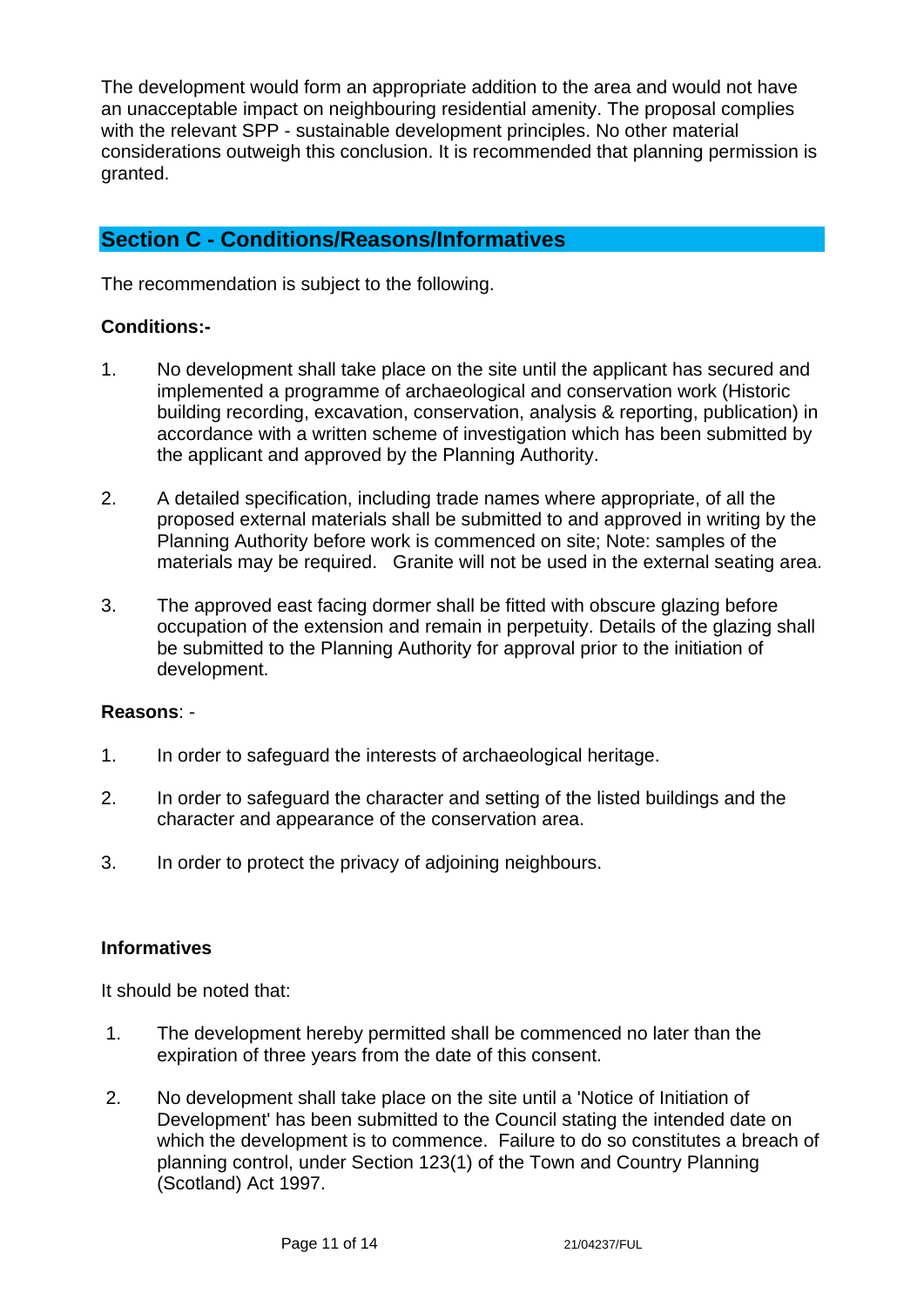3. As soon as practicable upon the completion of the development of the site, as authorised in the associated grant of permission, a 'Notice of Completion of Development' must be given, in writing to the Council.

#### **Background Reading/External References**

To view details of the application, go to the Planning Portal

**Further Information -** [Local Development Plan](https://www.edinburgh.gov.uk/local-development-plan-guidance-1/edinburgh-local-development-plan/1)

#### **Date Registered: 10 August 2021**

#### **Drawing Numbers/Scheme**

1A, 2, 3A, 4-8, 9A, 10-12

Scheme 2

**David Givan Chief Planning Officer PLACE The City of Edinburgh Council**

Contact: Jennifer Zochowska, Senior Planning Officer E-mail: jennifer.zochowska@edinburgh.gov.uk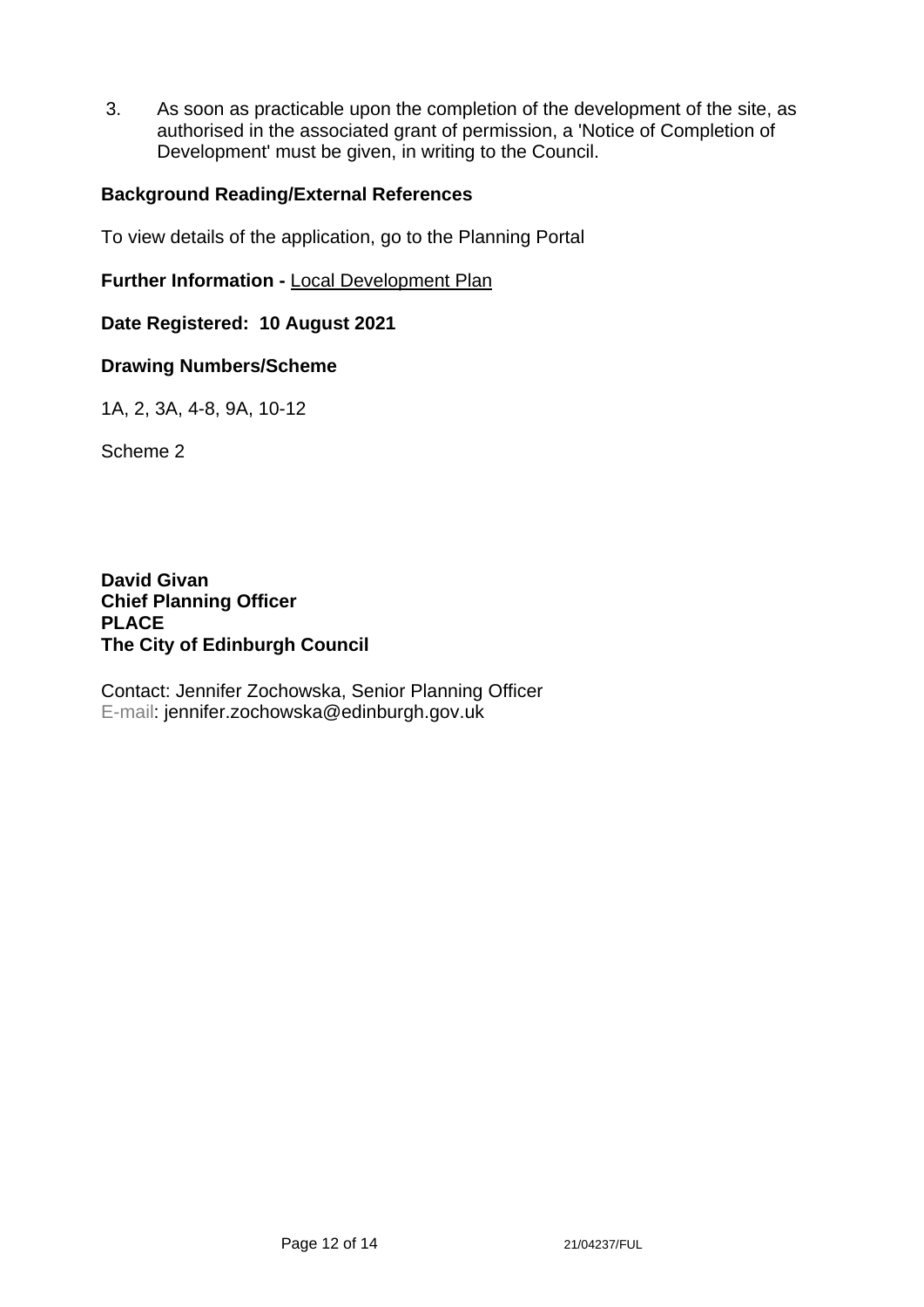## Appendix 1

## **Summary of Consultation Responses**

#### NAME: Archaeology

COMMENT: This court was constructed in the 1720s on the site of several medieval closes running northwards at right-angles from the medieval high street (Lawnmarket) necessitating their demolition. As has been proved elsewhere up and down the Royal mile, the 18th century redevelopment of the Royal Mile often retained the walls and cellars of the earlier tenements which can date back to the 16th century and in some cases possibly earlier.

Although the current out-building dates to the 20th century, it clearly utilises earlier walls principally its northern wall and western along the Close. The building is regarded as being of historic and archaeological significance and as the proposals will require works to the surviving historic building, it is essential that a detailed programme of archaeological work is undertaken during development to record this historic building and ensure conservation/preservation are undertaken.

To secure this programme of archaeological works is undertaken it is recommended that the following condition is attached

'No development shall take place on the site until the applicant has secured and implemented a programme of archaeological and conservation work (Historic building recording, excavation, conservation, analysis & reporting, publication) in accordance with a written scheme of investigation which has been submitted by the applicant and approved by the Planning Authority.'

DATE: 25 August 2021

NAME: Historic Environment Scotland

COMMENT: We have considered the information received and do not have any comments to make on the proposals. DATE: 12 April 2022

#### NAME: Environmental Protection

COMMENT: Environmental Protection have concerns that noise from the outdoor area may be difficult to modulate and control . Nearby residents would likely be subjected to unacceptable levels of noise, and it would be detrimental to residential amenity. DATE: 8 November 2021

The full consultation response can be viewed on the Planning & Building Standards Portal.